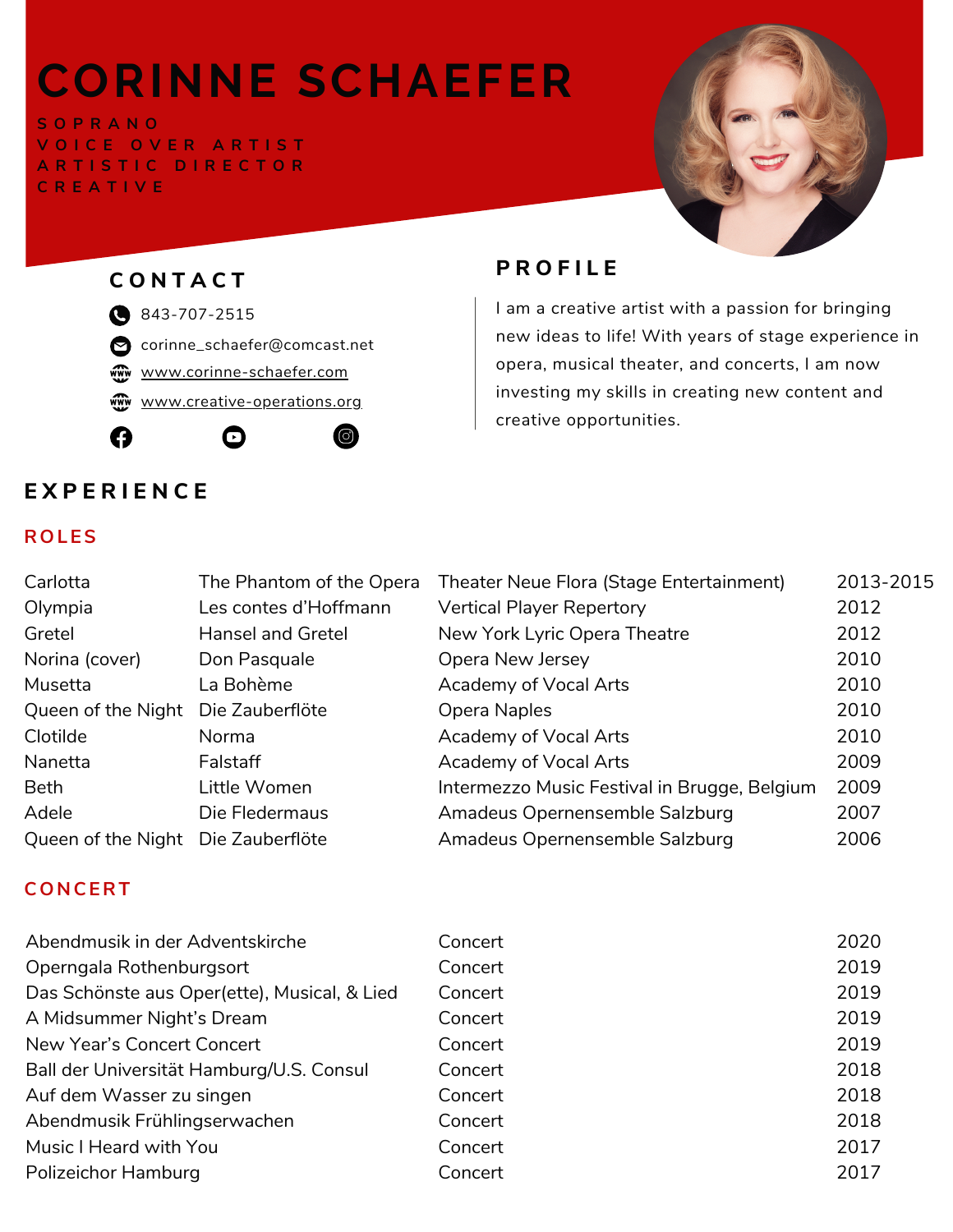### $COMCERT (CONTINUED)$

| Eine Kleine Nachtmusik                         | Concert                            | 2014 |
|------------------------------------------------|------------------------------------|------|
| Opera New Jersey                               | Concert                            | 2011 |
| Opera at Florham                               | <b>Autumn Leaves</b>               | 2011 |
| New Jersey Symphony Orchestra                  | <b>Summer Concert Series</b>       | 2010 |
| <b>Bucks County Symphony</b>                   | Fauré Requiem                      | 2010 |
| All Saints Memorial Church, New Jersey         | September Serenade                 | 2010 |
| Kapitelsaal, Kapitelplatz 6, Salzburg, Austria | <b>Mozart: Friends and Enemies</b> | 2006 |
| All Saints Memorial Church, New Jersey         | <b>Mozart: Friends and Enemies</b> | 2006 |

### **AWA RDS**

1st prize in Haßloch Meisterkurs La Primavera Finalist in The Liederkranz Vocal Competition Finalist in The Fritz & Lavinia Jensen Foundation Voice Competition 2nd place in the Opera at Florham Violetta DuPont Vocal Competiton 3rd place in the FAVA Grand Concours de Chant 2nd place Artist from National Opera Association Vocal Competition Encouragement Award from the Palm Beach Opera Vocal Competition Encouragement Award from the Gerda Lissner International Vocal Competition Qualified and advanced in the International Hans Gabor Belvedere Singing Competition

#### **VOICE OV ER**

Voice actor with Toneworks GmbH in Hamburg, Germany. Provided character voices for video games and voice dubbing for a commercial. 2018 - 2019

### **CO- FOU NDER/ A RTISTIC DIRECTOR OF CRE A TI V E OPER A TION S**

Our Mission: To produce creative collaborations by bridging the gap between traditional artistic genres, breaking down the stereotypes and redefining the perceptions that surround them. Our Vision: To bring new ideas to life, creating art, led by artists. 2019 - Present

#### CO-FOUNDER/CO-MANAGING DIRECTOR OF OPERA ON TAP HAMBURG

Co-Managing Director with Sashell Beck. Expanding on Opera on Tap's success in the States, Opera on Tap Hamburg is the second international chapter following the success of Opera on Tap Berlin. 2016-2020